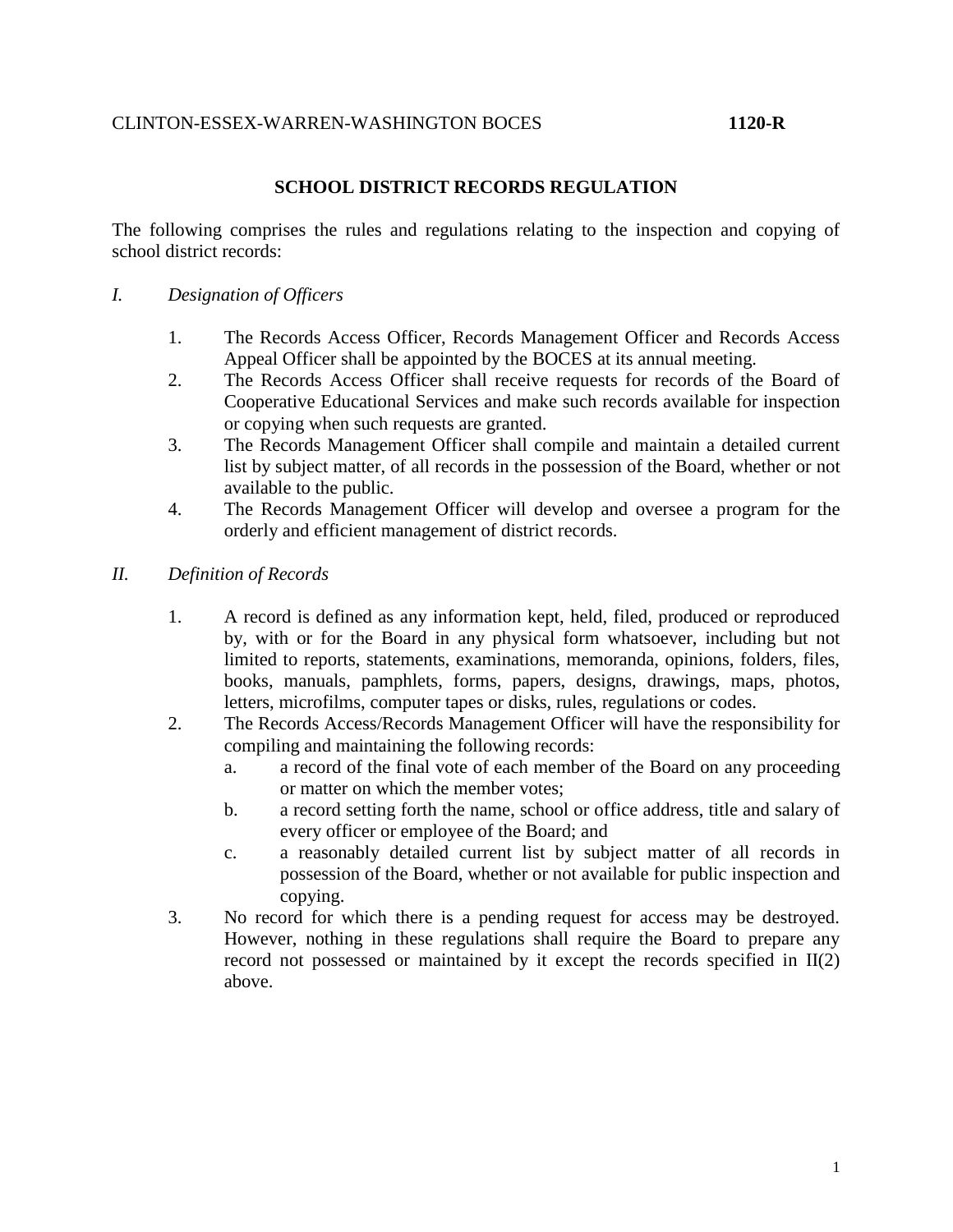# **SCHOOL DISTRICT RECORDS REGULATION**

#### *III. Access to Records*

- 1. Time and place records may be inspected: Records may be requested from, and inspected or copied at, the BOCES Office, from 9 a.m. to 3 p.m. on any business day on which the Board of Cooperative Educational Services offices are open.
- 2. Fees: The fee for documents up to  $8\frac{1}{2} \times 14$  inches is 25 cents per page. For documents larger than  $8 \frac{1}{2} \times 14$  inches, tape or cassette records, or computer printouts, the cost will be based on the cost of reproduction or program utilized. Fees are subject to periodic review and change. However, no fee shall be charged for a BOCES certification that a record cannot be found, or certification as to the correctness of a record, or for the public inspection of a record where no copy is requested. The number of such copies given to any one organization or individual may be limited, in the discretion of the Records Access Officer.
- 3. Procedures: Requests to inspect or secure copies of records shall be submitted in writing, either in person or by mail, or submitted electronically via the CVES website, to the Records Access Officer. Forms for filing a request for record inspection shall be on file at the Office of the Records Access Officer and Clerk of the Board.
- 4. All requests for information shall be responded to within five business days of receipt of the request. If the request cannot be fulfilled within five business days, the Records Access Officer shall acknowledge receipt of the request and advise the approximate date when the request will be granted or denied.
- 5. Denial of Access: When a request for access to a public record is denied, the Records Access Officer shall indicate in writing the reasons for such denial, and the right to appeal.
- 6. Appeal: An applicant denied access to a public record may file an appeal by delivering a copy of the request and a copy of the denial to the Records Access Appeal Officer within 30 days of denial of access.
- 7. The applicant and the New York State Committee on Open Government will be informed of the Records Access Appeal Officer's determination in writing within ten business days of receipt of an appeal. The Records Access Officer shall transmit to the Committee on Open Government photocopies of all appeals and determinations.

## *IV. Records Exempted from Public Access*

The provisions of this regulation relating to information available for public inspection and copying shall not apply to records that:

- 1. are specifically exempted from disclosure by state and or federal statue;
- 2. if disclosed would constitute an unwarranted invasion of personal privacy;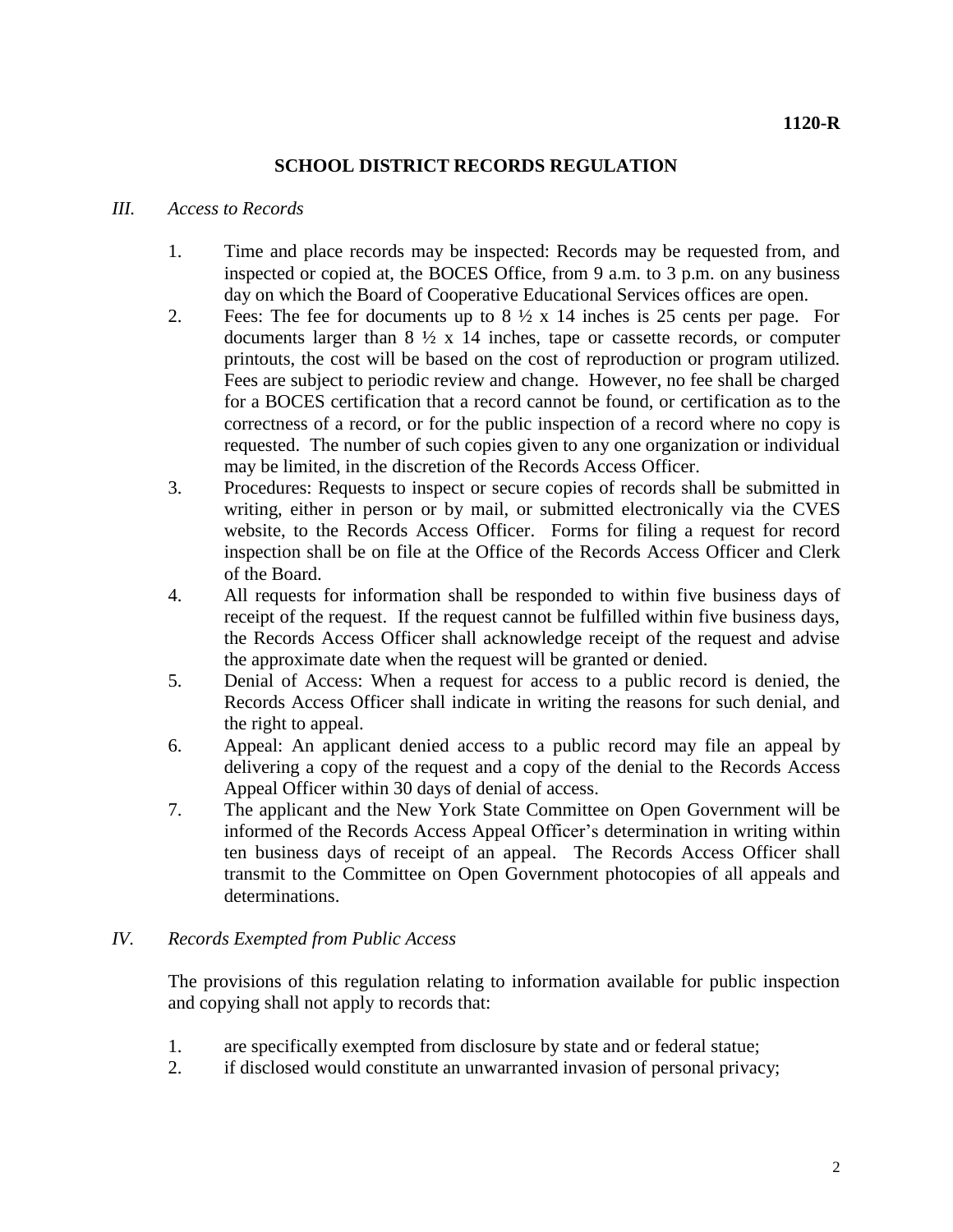# **SCHOOL DISTRICT RECORDS REGULATION**

- 3. if disclosed would impair present or imminent contract awards or collective bargaining negotiations;
- 4. are confidentially disclosed to the Board and compiled and maintained for the regulation of commercial enterprise, including trade secrets, or for the grant or review of a license;
- 5. are compiled for law enforcement purposes and which, if disclosed, would:
	- a. interfere with law enforcement investigations or judicial proceedings;
	- b. deprive a person of a right to a fair trial or impartial adjudication;
	- c. identify a confidential source or disclose confidential techniques or procedures, except routine techniques or procedures; or
	- d. reveal criminal investigative techniques or procedures, except routine techniques and procedures;
- 6. records which if disclosed would endanger the life or safety or any person;
- 7. records which are interagency or intra-agency communications, except to the extent that such materials consist of:
	- a. statistical or factual tabulations or data;
	- b. instructions to staff which affect the public;
	- c. final Board policy determinations; or
	- d. external audits, including but not limited to audits performed by the comptroller and the federal government;
- 8. records which are examination questions or answers that are requested prior to the final administration of such questions;
- 9. records which are computer access codes.

## *V. Prevention of Unwarranted Invasion of Privacy*

To prevent an unwarranted invasion of personal privacy, the Records Access Officer may delete identifying details when records are made available. An unwarranted invasion of personal privacy includes but shall not be limited to:

- 1. disclosure of confidential personal matters reported to the Board which are not relevant or essential to the ordinary work of the Board;
- 2. disclosure of employment, medical or credit histories or personal references or applicants for employment, unless the applicant has provided a written release permitting such disclosures;
- 3. sale or release of lists of names and addresses in the possession of the Board if such lists would be used for private, commercial or fundraising purposes;
- 4. disclosure of information of a personal nature when disclosure would result in economic or personal hardship to the subject party and such records are not relevant or essential to the ordinary work of the Board; or